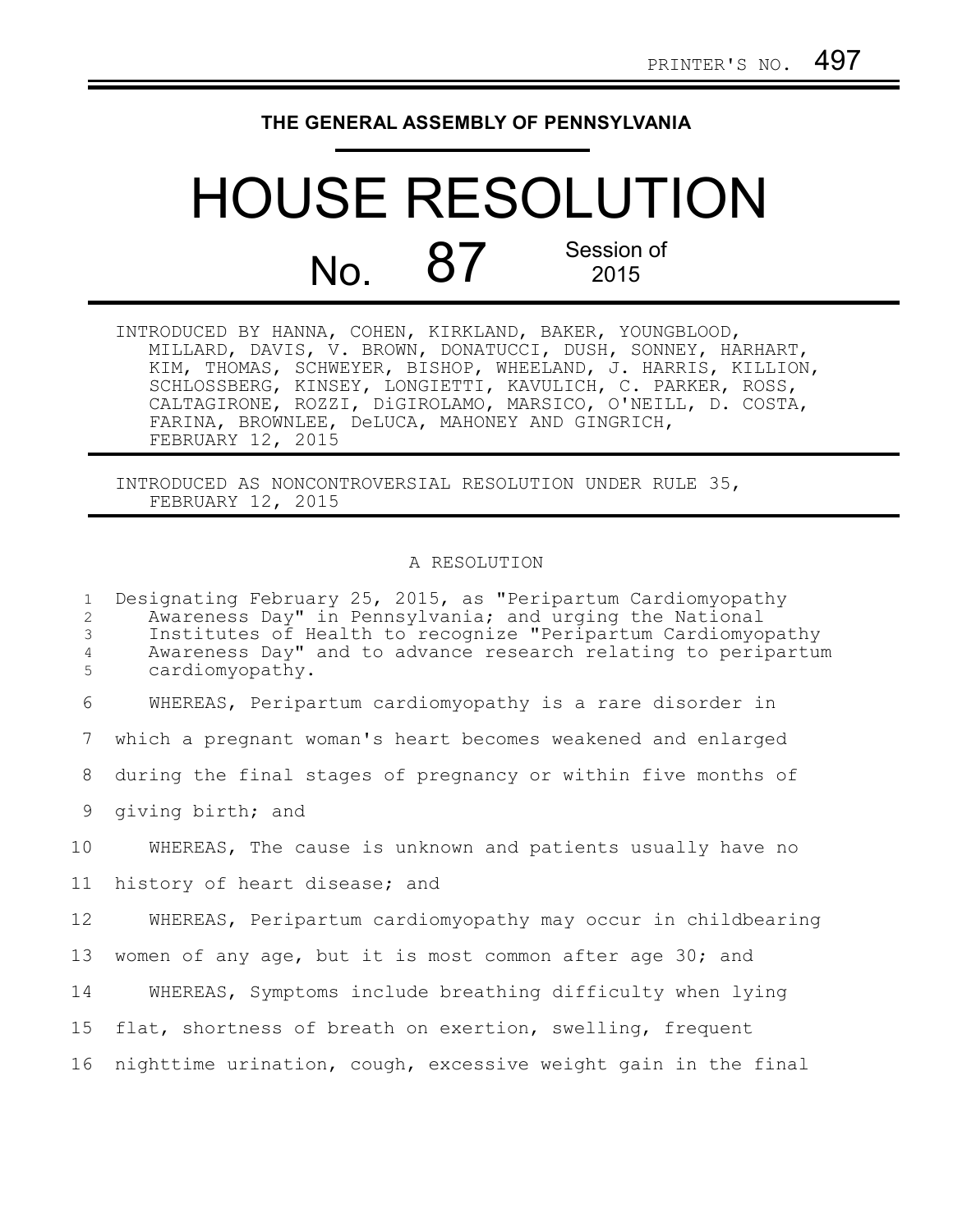month of pregnancy, heart palpitations, chest pain and enlarged left heart ventricle; and 1 2

WHEREAS, The breathing difficulty, often ignored as a normal symptom in the late stages of pregnancy, increases the risk of potentially fatal complications; and 3 4 5

WHEREAS, While some women remain stable for long periods, others experience a rapid deterioration in health and show no improvement with medical therapy; and 6 7 8

WHEREAS, These women may require cardiac transplantation or, in severe cases, may die of heart failure, thromboembolic events or cardiac arrhythmias; and 9 10 11

WHEREAS, For a woman whose heart returns to normal size after the baby is born, the outcome is positive; and 12 13

WHEREAS, For a woman whose heart remains enlarged, future pregnancies may result in heart failure; and 14 15

WHEREAS, Women should understand the importance of contacting their health care provider if they are pregnant or have recently delivered a baby and are experiencing signs of peripartum 16 17 18

cardiomyopathy; and 19

WHEREAS, Awareness is the key to successful outcomes in peripartum cardiomyopathy; therefore be it 20 21

RESOLVED, That the House of Representatives of the Commonwealth of Pennsylvania designate February 25, 2015, as "Peripartum Cardiomyopathy Awareness Day" in Pennsylvania and urge all residents to recognize that peripartum cardiomyopathy is a serious threat to women's health; and be it further RESOLVED, That the House of Representatives of the Commonwealth of Pennsylvania urge the National Institutes of Health to recognize "Peripartum Cardiomyopathy Awareness Day" and continue research aimed at obtaining a better understanding 22 23 24 25 26 27 28 29 30

20150HR0087PN0497 - 2 -